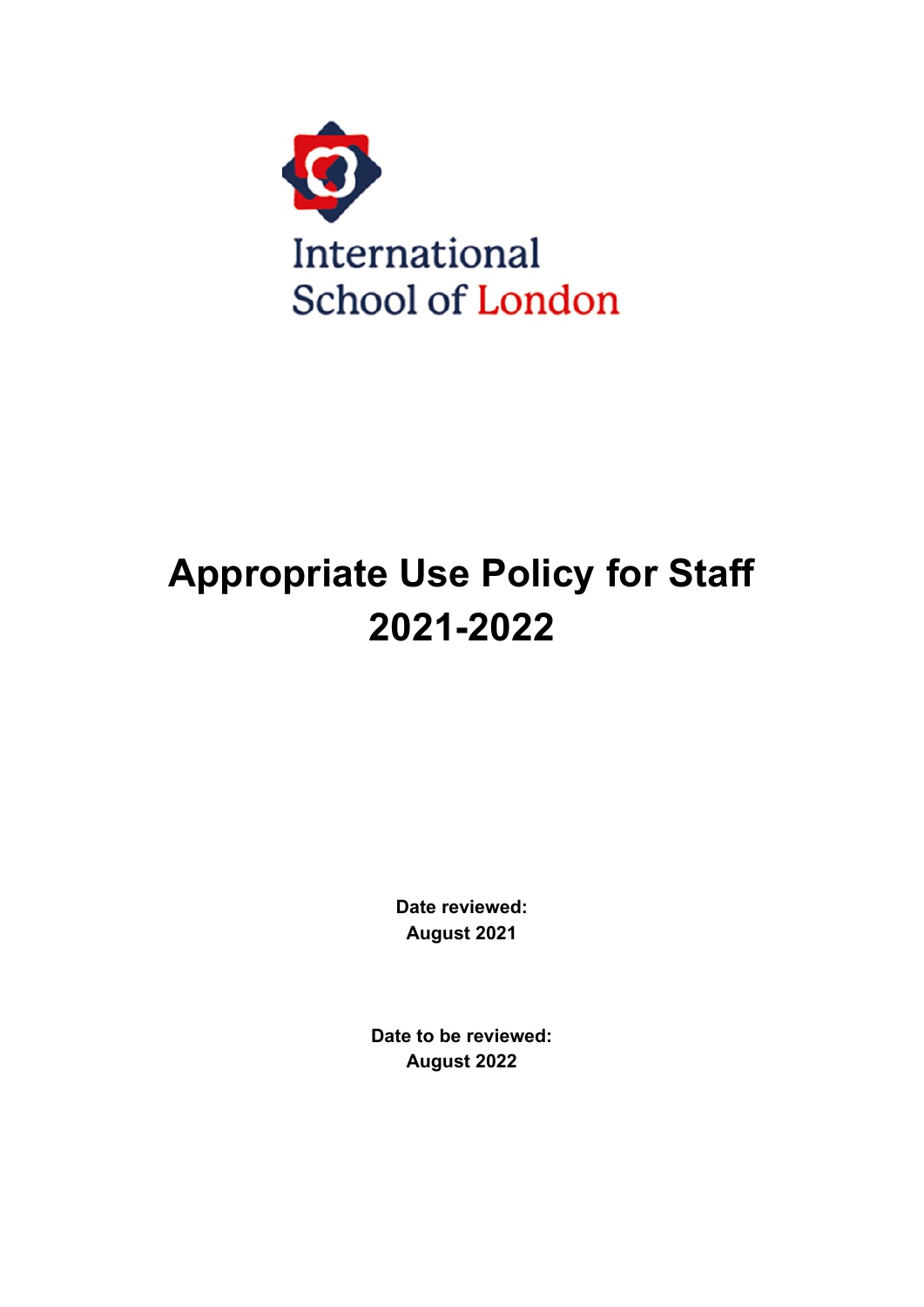### **Mission statement**

Since 1972, we have established a welcoming and inclusive community. Our diverse cultures and languages drive all our learning experiences.

We nurture creativity and curiosity to stimulate deep thinking. We foster insight, compassion and resilience to enable us to play a meaningful part in a changing world.

#### **Vision statement**

We celebrate our stories, our worth and our purpose to make a difference in a shared world

At the International School of London, we believe in: 

Empowering students to maximise their learning opportunities and to fulfil their potential. 

Actively integrating cultural diversity in the curriculum. 

Creating inclusive, vibrant and innovative learning communities.

Offering a diverse and extensive international programme that supports personal, social and professional growth.

## **The use of digital technology as a tool for learning and teaching is highly valued at ISL London.**

These technologies have become integral to the lives of our staff and students, and can stimulate discussion, promote creativity and raise awareness of context to promote effective learning.

All users at ISL London are expected to champion an awareness of eSafety, and to understand that digital technologies require appropriate use.

The computer equipment and network systems at ISL London are meant to enhance the learning of the students and improve the efficiency of the organisation. Those using school owned or personal electronic devices must do so in ways appropriate to the school community. The general principles of honesty and respect for others apply in the use of digital technologies, as in so many other areas of conduct.

All members of the community who use the school's digital technologies or network infrastructure agree to abide by the following rules:

- No one, without permission, may tamper with the disks, files, or settings of school computers or mobile devices. Cables and connections must not be altered, and operating system settings may not be changed.
- Data can only be stored on school approved platforms such as SharePoint and Managebac. It is not permitted to use personal cloud systems to store school data.
- Any form of portable media, including USB sticks and external hard drives are strictly prohibited.
- No one may use the school's network to knowingly transmit destructive software (e.g. computer viruses, Trojan horses etc.).